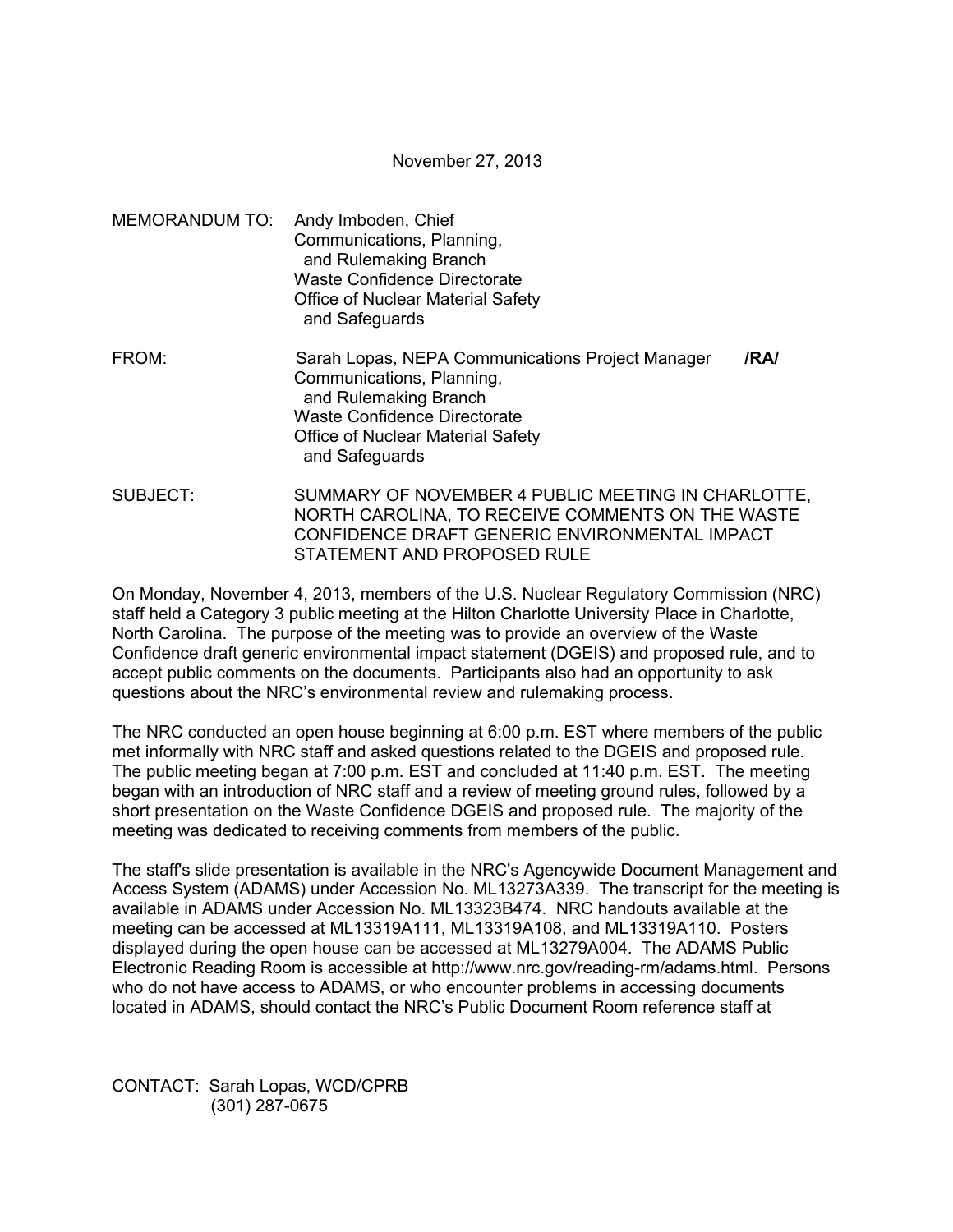1-800-397-4209, or via e-mail at pdr@nrc.gov. For convenience, web links to the staff's presentation materials and the meeting transcript are also available on the Waste Confidence Directorate's website at http://www.nrc.gov/waste/spent-fuel-storage/wcd/pub-involve.html.

Approximately 204 people attended the meeting and 70 provided comments. Meeting participants included members of the public, representatives from the U.S. Environmental Protection Agency Region 4, and members of industry and public advocacy groups. A list of meeting participants is included as Attachment 1.

One question about comment submission was asked during the question-and-answer period. Topics and concerns raised during the public comment portion of the meeting included: general opposition to nuclear power and support for renewable energy; calls to stop making additional nuclear waste; support for continuing the moratorium on issuance of licenses for facilities that relied on the Waste Confidence Rule; opposition to the Waste Confidence rulemaking; opposition to the generic approach of Waste Confidence and support for site-specific reviews; critique of the DGEIS assumptions, including institutional controls and replacement of dry casks every 100 years; critique of the NRC's evaluation of risk from accidents; accidents caused by terrorism and earthquakes; Fukushima; spent fuel pool density; support for hardened onsite storage (HOSS); transportation of spent fuel; issues specific to local facilities including Catawba, Oconee, Shearon Harris, Vogtle, and the Savannah River Site; emergency planning; environmental justice; health effects of radiation; public involvement in the Waste Confidence rulemaking; support for nuclear power in light of climate change concerns; support for the continued safe storage of spent fuel in both pools and dry casks; support for reprocessing, interim storage, and a permanent geologic repository (Yucca Mountain); and support for the DGEIS, proposed rule, and the NRC's 24-month timeline.

Enclosure: Meeting Attendees List cc: See next page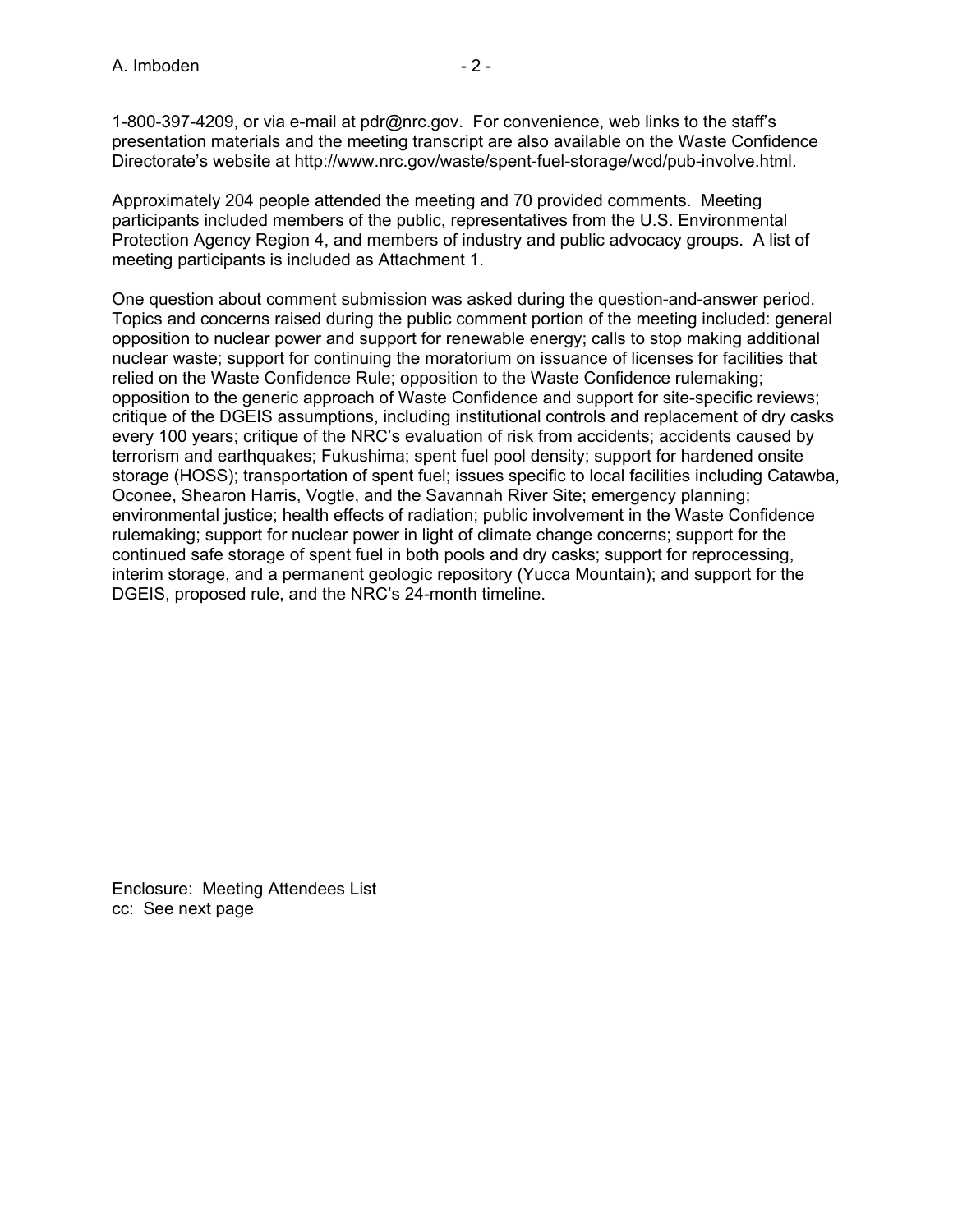1-800-397-4209, or via e-mail at pdr@nrc.gov. For convenience, web links to the staff's presentation materials and the meeting transcript are also available on the Waste Confidence Directorate's website at http://www.nrc.gov/waste/spent-fuel-storage/wcd/pub-involve.html.

Approximately 204 people attended the meeting and 70 provided comments. Meeting participants included members of the public, representatives from the U.S. Environmental Protection Agency Region 4, and members of industry and public advocacy groups. A list of meeting participants is included as Attachment 1.

One question about comment submission was asked during the question-and-answer period. Topics and concerns raised during the public comment portion of the meeting included: general opposition to nuclear power and support for renewable energy; calls to stop making additional nuclear waste; support for continuing the moratorium on licensing; opposition to the Waste Confidence rulemaking; opposition to the generic approach of Waste Confidence and support for site-specific reviews; critique of the DGEIS assumptions, including institutional controls and replacement of dry casks every 100 years; critique of the NRC's evaluation of risk from accidents; accidents caused by terrorism and earthquakes; Fukushima; spent fuel pool density; support for hardened onsite storage (HOSS); transportation of spent fuel; issues specific to local facilities including Catawba, Oconee, Shearon Harris, Vogtle, and the Savannah River Site; emergency planning; environmental justice; health effects of radiation; public involvement in the Waste Confidence rulemaking; support for nuclear power in light of climate change concerns; support for the continued safe storage of spent fuel in both pools and dry casks; support for reprocessing, interim storage, and a permanent geologic repository (Yucca Mountain); and support for the DGEIS, proposed rule, and the NRC's 24-month timeline.

Enclosure: Meeting Attendees List

DISTRIBUTION: PUBLIC NMSS\_WCD\_Distribution TCampbell (OGC) LLondon (OGC) Miriam Juckett (mjuckett@swri.org)

## ADAMS Accession No.: **ML13331A719**

| <b>OFFICE</b> | <b>PM: NMSS/WCD/CPRB</b> | OGC                     | <b>BC: NMSS/WCD/CPRB</b> |
|---------------|--------------------------|-------------------------|--------------------------|
| <b>NAME</b>   | <b>SLopas</b>            | SClark <sup>(NLO)</sup> | MHorn for Almboden       |
| <b>DATE</b>   | 11/22/13                 | 11/26/13                | 11/27/13                 |

**OFFICIAL RECORD COPY**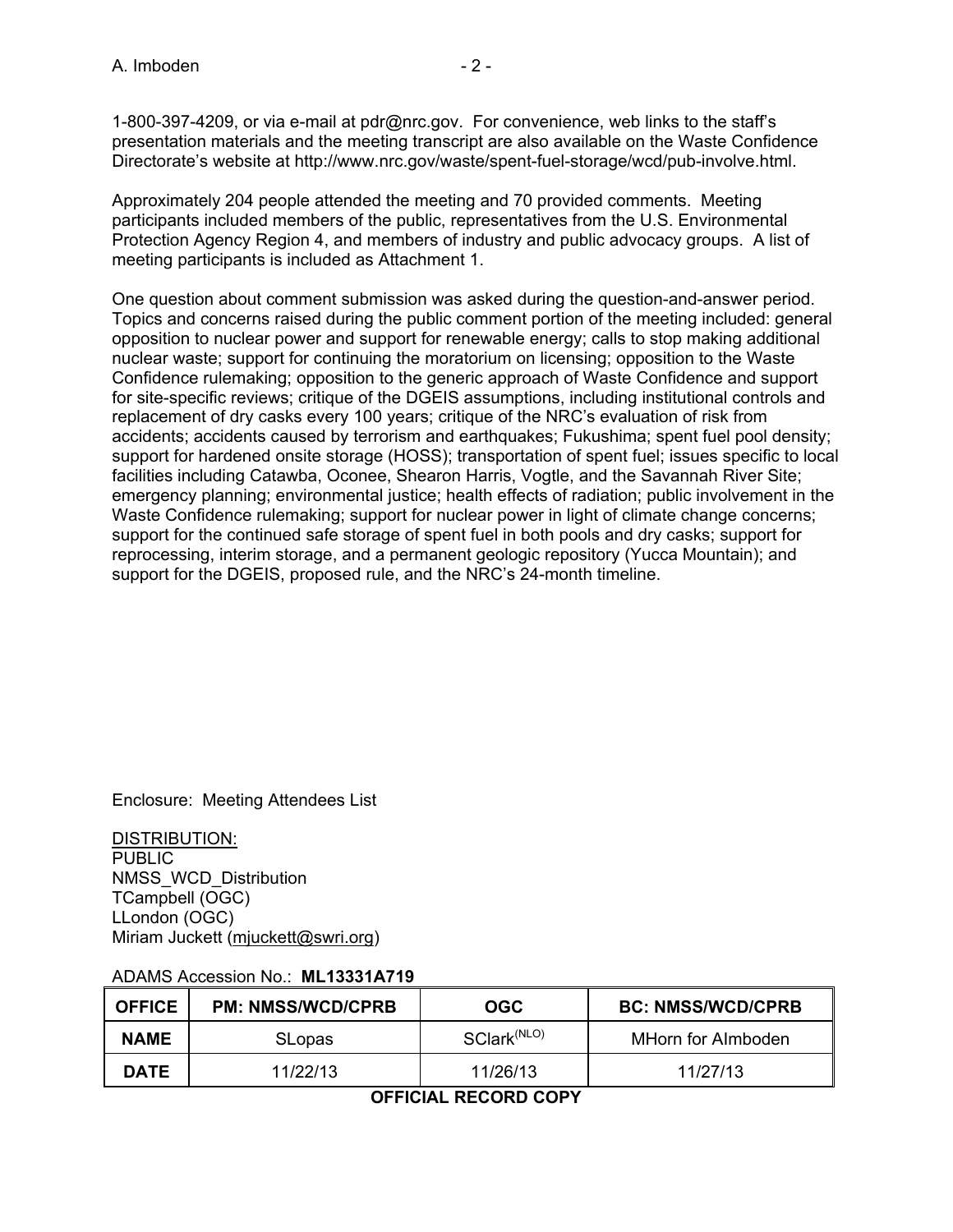## **List of Attendees Public Meeting to Receive Comments on the Waste Confidence DGEIS and Proposed Rule Charlotte, NC - November 4, 2013 - 7:00 – 11:40 PM EST**

|                | <b>First Name</b>   | <b>Last Name</b> | <b>Affiliation or Organization</b>                    |
|----------------|---------------------|------------------|-------------------------------------------------------|
| 1              | Juan M.             | Abendaño         | <b>AREVA</b>                                          |
| $\overline{2}$ | Hatice              | Akkurt           | <b>Electric Power Research Institute</b>              |
| 3              | Nawar               | Alchaar          | <b>AREVA</b>                                          |
| 4              | TJ                  | Amos             | <b>SAFE Carolinas</b>                                 |
| 5              | Cee Cee             | Anderson         | Georgia Women's Action for New Directions (WAND)      |
| 6              | Jeff                | Archie           | SCE&G                                                 |
| $\overline{7}$ | Deb                 | Arnason          | <b>Private Citizen</b>                                |
| 8              | Kenneth             | Ashe             | Veterans for Peace                                    |
| 9              | Frank               | <b>Barilla</b>   | <b>AREVA</b>                                          |
| 10             | <b>Bradley</b>      | <b>Black</b>     | Duke Energy                                           |
| 11             | Daniel              | <b>Blackman</b>  | <b>Private Citizen</b>                                |
| 12             | Eric                | <b>Blevins</b>   | Dirty Energy Road Show                                |
| 13             | Don                 | <b>Boulton</b>   | <b>AREVA</b>                                          |
| 14             | Dori                | Bowman           | Sierra Club, Resident                                 |
| 15             | Ryan                | <b>Brookhart</b> | American Nuclear Society, Zachry Nuclear Engineering  |
| 16             | Cynthia             | <b>Bryant</b>    | CB&I                                                  |
| 17             | <b>Ricky</b>        | <b>Buckley</b>   | <b>Entergy Nuclear</b>                                |
| 18             | Max                 | <b>Burjoss</b>   | Private Citizen                                       |
| 19             | Matt                | Cagnetta         | Areva Federal Services, LLC                           |
| 20             | Lee                 | Causey           | North American Young Generation in Nuclear (NAYGN)    |
| 21             | Sherry              | Causey           | Private Citizen                                       |
| 22             | David               | Causey           | <b>Private Citizen</b>                                |
| 23             | Anthony             | Chang            | <b>AREVA</b>                                          |
| 24             | Dave                | Ciesielksi       | <b>AREVA</b>                                          |
| 25             | Terrence            | Clark            | WNC Physicians for Social Responsibility, Chairperson |
| 26             | <b>Brita Larsen</b> | Clark            | <b>Private Citizen</b>                                |
| 27             | Andrew              | Cook             | <b>AREVA Operational Excellence and Innovation</b>    |
| 28             | Elaine              | Cooper           | Sierra Club from SC                                   |
| 29             | Jonathan            | Cope             | Sargent and Lundy Engineering                         |
| 30             | Susan               | Corbett          | South Carolina Sierra Club                            |
| 31             | Fred                | Counsell         | Utility Worker Union of America Local 1-2             |
| 32             | Harold              | Crockett         | <b>ALTRAN</b>                                         |
| 33             | Susan               | Crotts           | Blue Ridge Environmental Defense League (BREDL)       |
| 34             | Arthur              | Dailey           | CB&I                                                  |
| 35             | John                | Daniels          | <b>UNC Charlotte</b>                                  |
| 36             | Azor                | Das              | <b>AREVA</b>                                          |
| 37             | Lawrence            | Denney           | Duke Energy                                           |
| 38             | Joseph              | DeVoe            | <b>AREVA</b>                                          |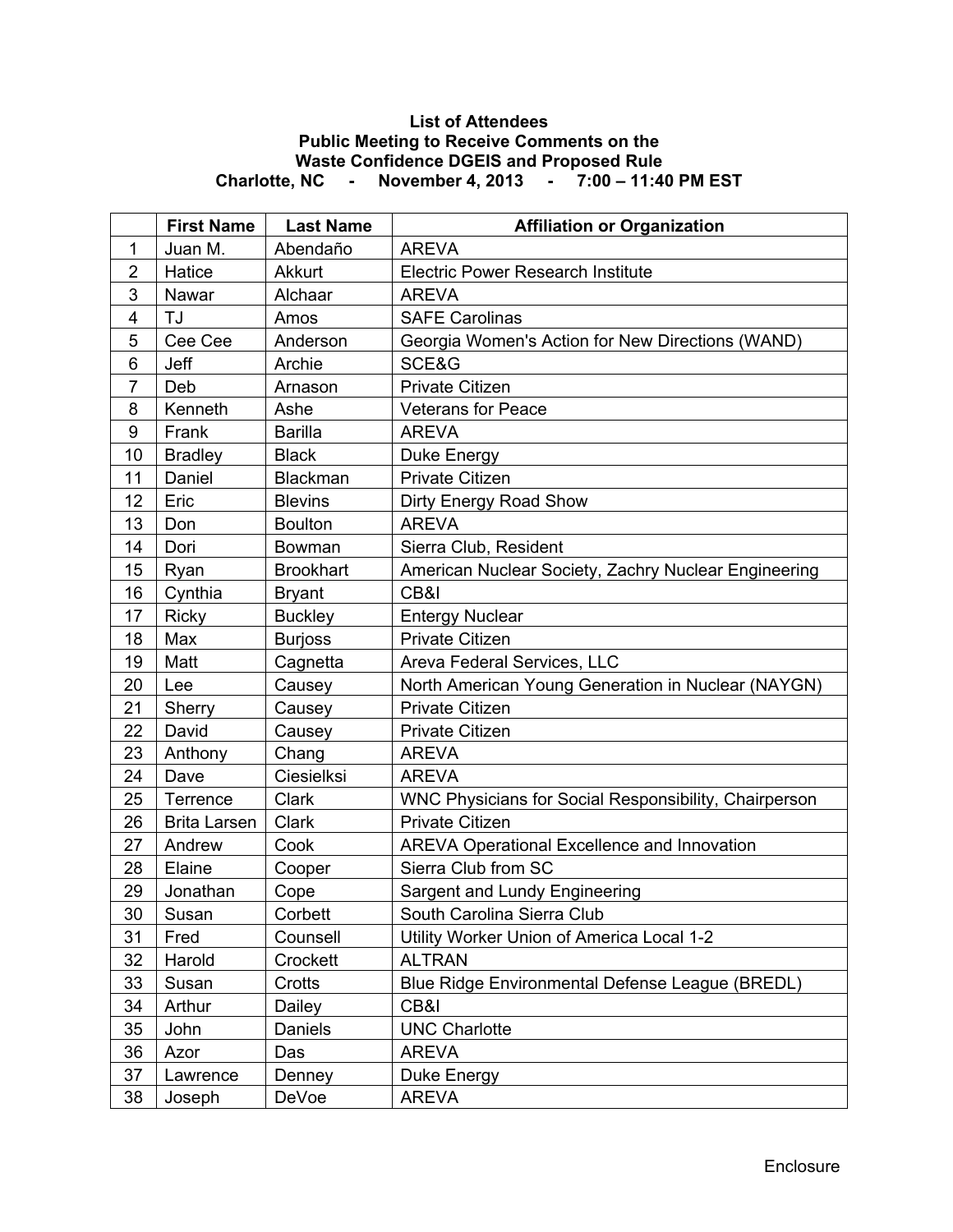|    | <b>First Name</b> | <b>Last Name</b> | <b>Affiliation or Organization</b>                   |
|----|-------------------|------------------|------------------------------------------------------|
| 39 | Ted               | Diamond          | <b>AREVA</b>                                         |
| 40 | Larkin            | Diem             | <b>AREVA</b>                                         |
| 41 | John              | Downey           | <b>Charlotte Business Journal</b>                    |
| 42 | Monica            | Embrey           | Greenpeace USA                                       |
| 43 | Jerrod            | Ewing            | Westinghouse                                         |
| 44 | Chris             | Fallon           | Duke Energy - VP of Nuclear Development              |
| 45 | Mac               | Felder           | Private Citizen                                      |
| 46 | Amanda            | <b>Finkes</b>    | <b>AREVA</b>                                         |
| 47 | James             | Fortney          | Resident, Central Piedmont Community College Student |
| 48 | Don               | Fox              | <b>AREVA</b>                                         |
| 49 | Victor            | Fregonese        | <b>AREVA</b>                                         |
| 50 | Avram             | Friedman         | The Canary Coalition                                 |
| 51 | Susanne           | Frisco           | AREVA, Women in Nuclear                              |
| 52 | Carol             | Gantt            | <b>Private Citizen</b>                               |
| 53 | Fariba            | Gartland         | <b>AREVA</b>                                         |
| 54 | Lloyd             | Generette        | U.S. Environmental Protection Agency Region 4        |
| 55 | Paul              | Glubert          | <b>Private Citizen</b>                               |
| 56 | Rod               | Gooch            | <b>AREVA</b>                                         |
| 57 | Rodney            | Graham           | Westinghouse                                         |
| 58 | Pamela            | Greenlaw         | Sierra Club                                          |
| 59 | George            | Gunn             | Southern Nuclear                                     |
| 60 | William           | Gupton           | Private Citizen                                      |
| 61 | Jim               | Hamlen           | <b>AREVA</b>                                         |
| 62 | Tara              | Hands            | Georgia Women's Action for New Directions (WAND)     |
| 63 | Claire            | Hanrahan         | <b>Private Citizen</b>                               |
| 64 | Courtney          | Hanson           | Georgia Women's Action for New Directions (WAND)     |
| 65 | Bobby             | Harper           | Frham Safety Products, Inc.                          |
| 66 | Robin             | Harris           | <b>AREVA</b>                                         |
| 67 | Debbie            | Hatchett         | <b>AREVA</b>                                         |
| 68 | Gary              | Hedrick          | <b>AREVA</b>                                         |
| 69 | James             | Hennen           | <b>NAYGN</b>                                         |
| 70 | Bill              | Herwig           | SCE&G                                                |
| 71 | Tyrone            | Heyward          | <b>NAYGN</b>                                         |
| 72 | Jackie            | Hill             | <b>Central Piedmont Community College</b>            |
| 73 | Claude            | Howard           | <b>BREDL</b>                                         |
| 74 | Robert            | Howarth          | <b>Physicians for Social Responsibility</b>          |
| 75 | Adam              | Howell           | <b>AREVA</b>                                         |
| 76 | F.G.              | Hudsom           | Metcalfe PLLC                                        |
| 77 | Jennifer          | Jabon            | Duke Energy                                          |
| 78 | Andrew            | James            | <b>NAYGN</b>                                         |
| 79 | Lauren            | Jones            | AREVA, NAYGN                                         |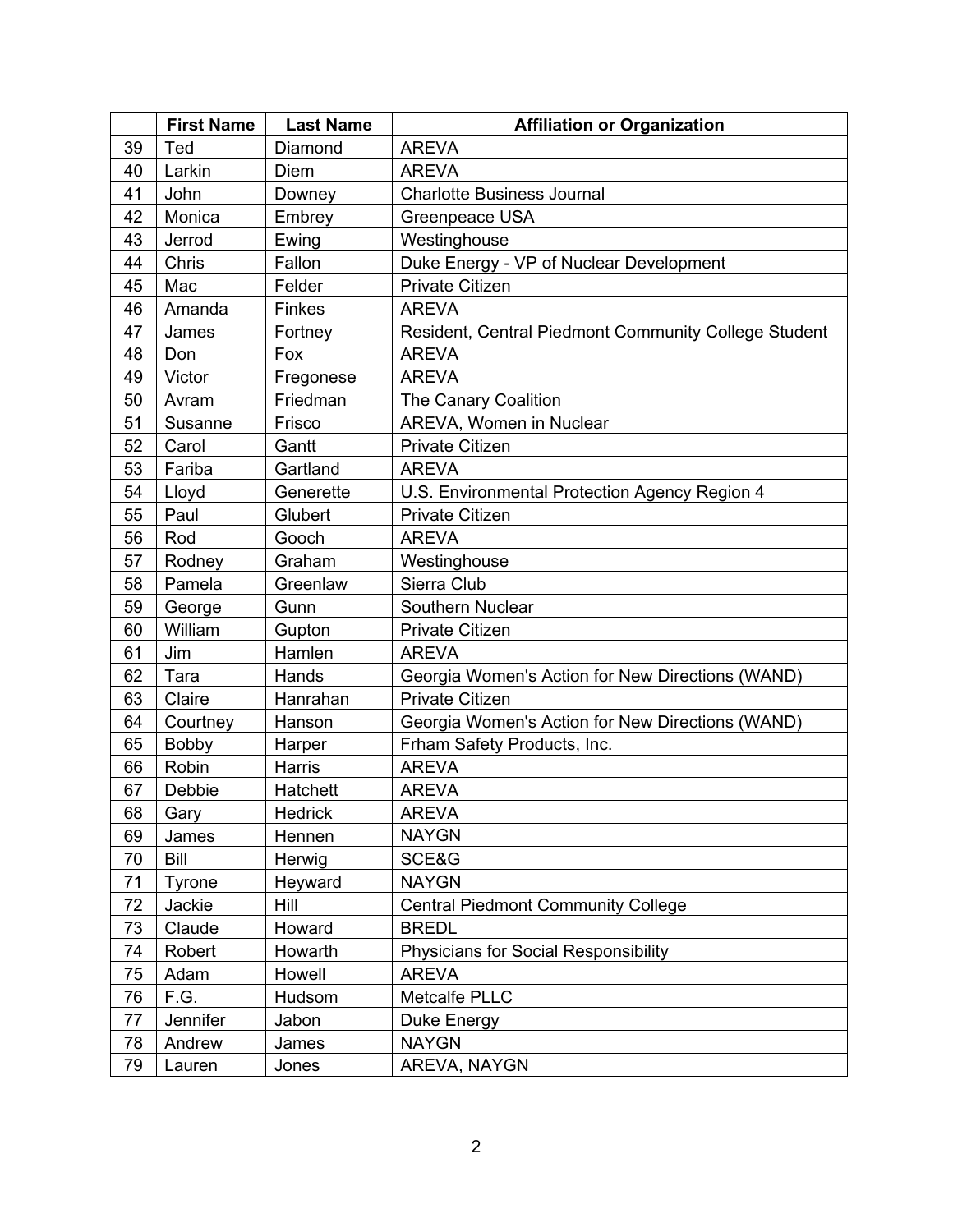|     | <b>First Name</b> | <b>Last Name</b>    | <b>Affiliation or Organization</b>            |
|-----|-------------------|---------------------|-----------------------------------------------|
| 80  | Thomas            | Jones               | Westinghouse                                  |
| 81  | Ruba              | Kachlan             | NAYGN, Duke Energy                            |
| 82  | <b>Brian</b>      | Kasher              | <b>Private Citizen</b>                        |
| 83  | <b>Beverly</b>    | Kerr                | <b>BREDL</b>                                  |
| 84  | Julius            | Kerr                | Neighborhood Environmental Watch/BREDL        |
| 85  | Christine         | King                | <b>Electric Power Research Institute</b>      |
| 86  | Sally             | Kneidel             | Greenpeace                                    |
| 87  | Ken               | Kneidel             | <b>Private Citizen</b>                        |
| 88  | <b>Bob</b>        | <b>Krebs</b>        | <b>IBEW Local 379</b>                         |
| 89  | Peter             | <b>Kublickis</b>    | <b>Private Citizen</b>                        |
| 90  | Len               | LaCrosse            | <b>AREVA</b>                                  |
| 91  | Frances           | Lamberts            | <b>Private Citizen</b>                        |
| 92  | Amanda            | Lang                | Duke Energy                                   |
| 93  | Jim               | Lang                | <b>Retired Nuclear Engineer</b>               |
| 94  | Jean              | Larson              | <b>Private Citizen</b>                        |
| 95  | Denise            | Lee                 | PEE DEE WALL                                  |
| 96  | David             | Leising             | <b>Private Citizen</b>                        |
| 97  | Mark              | Lewis               | Private Citizen                               |
| 98  | James             | Little              | <b>Carolinas Nuclear Cluster</b>              |
| 99  | Kat               | Lockhara            | <b>AREVA</b>                                  |
| 100 | Chris             | Long                | NAYGN, Duke Energy                            |
| 101 | Megan             | Lubniewski          | Duke Energy                                   |
| 102 | Rob               | Machen              | <b>AREVA</b>                                  |
| 103 | Mammar            | Maghraoui           | <b>AREVA, American Nuclear Society</b>        |
| 104 | John              | Manson              | Boy Scouts of America Troop #178              |
| 105 | Sheila            | Maphet              | <b>SAFE Carolinas</b>                         |
| 106 | Ramona            | McConney            | U.S. Environmental Protection Agency Region 4 |
| 107 | Marianne          | McCormic            | <b>AREVA</b>                                  |
| 108 | Van               | McCormic            | <b>AREVA</b>                                  |
| 109 | Rod               | McCullum            | <b>Nuclear Energy Institute</b>               |
| 110 | John              | <b>McGarity III</b> | Frham Safety Products, Inc.                   |
| 111 | Don               | McGee               | <b>AREVA</b>                                  |
| 112 | Jeff              | Merrifield          | CB&I                                          |
| 113 | Fred              | Monroe              | <b>Private Citizen</b>                        |
| 114 | Pat               | Moore               | <b>NC WARN</b>                                |
| 115 | William           | Murphy III          | <b>NAYGN</b>                                  |
| 116 | Ryan              | Nash                | <b>AREVA</b>                                  |
| 117 | <b>Steve</b>      | <b>Nesbit</b>       | <b>Duke Energy Corporation</b>                |
| 118 | Aaron             | Newlander           | Sierra Club                                   |
| 119 | Amy               | Newton              | Private Citizen                               |
| 120 | Lara              | <b>Nichols</b>      | Duke Energy                                   |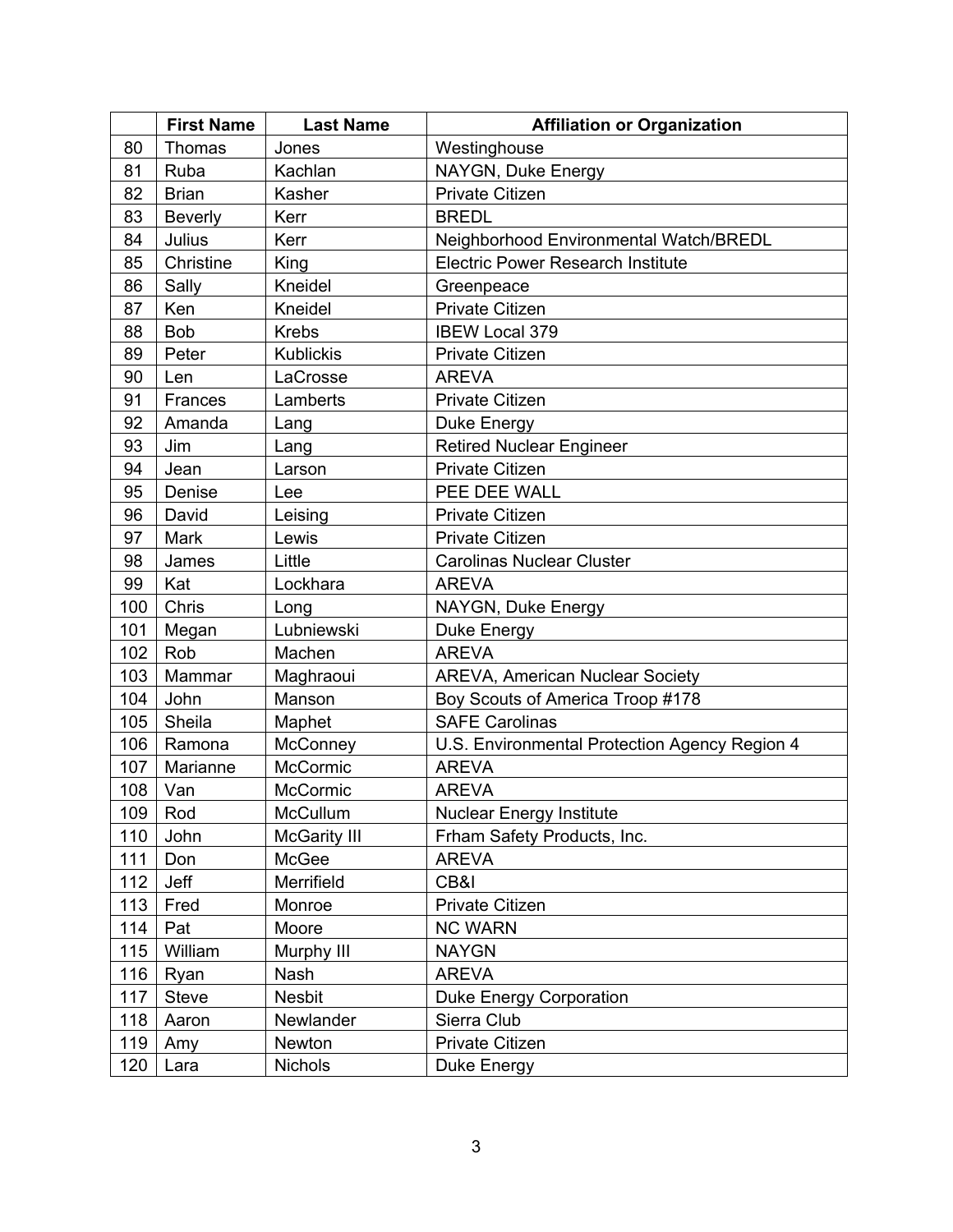|     | <b>First Name</b> | <b>Last Name</b> | <b>Affiliation or Organization</b>                |
|-----|-------------------|------------------|---------------------------------------------------|
| 121 | Adam              | Nygaard          | Duke Energy, NAYGN                                |
| 122 | Stephen           | O'Flynn O'Brien  | <b>AREVA</b>                                      |
| 123 | Stan              | Olmstead         | <b>Private Citizen</b>                            |
| 124 | Mary              | Olson            | <b>Nuclear Information Resource Service</b>       |
| 125 | James             | Parello          | Westinghouse                                      |
| 126 | Lewis             | Patrie           | Western NC Physicians for Social Responsibility   |
| 127 | Valerie           | Patterson        | Duke Energy                                       |
| 128 | Charles           | Pennington       | <b>NAC International</b>                          |
| 129 | Matthew           | Petrunyak        | Westinghouse                                      |
| 130 | Ana               | Pisani           | NAYGN, Duke Energy                                |
| 131 | Wallace           | Ponder           | <b>AREVA</b>                                      |
| 132 | Richard           | Pospiech         | Private Citizen                                   |
| 133 | Christine         | Pulley           | Duke Energy                                       |
| 134 | Geoffrey          | Purvis           | <b>AREVA</b>                                      |
| 135 | <b>Steve</b>      | Randle           | In Art Designs                                    |
| 136 | Kitty             | Richards         | <b>Private Citizen</b>                            |
| 137 | <b>Betsey</b>     | Rivard           | Georgia Women's Action for New Directions (WAND)  |
| 138 | David             | Robinson         | <b>Private Citizen</b>                            |
| 139 | Thomas            | Rodack           | <b>Westinghouse Electric</b>                      |
| 140 | Timothy           | Rogers           | Duke Energy                                       |
| 141 | Kyle              | Rome             | <b>Westinghouse Electric Company</b>              |
| 142 | Nicholas          | Ruane            | Westinghouse                                      |
| 143 | Gerald            | Rudolph          | Sierra Club                                       |
| 144 | Stephen           | Rundle           | <b>Private Citizen</b>                            |
| 145 | Don               | Safer            | Tennessee Environmental Council, Board Chairman   |
| 146 | Jennifer          | Saucier          | NAYGN, Duke Energy                                |
| 147 | Caroline          | Sawyer           | Private Citizen                                   |
| 148 | TJ                | <b>Scott</b>     | Duke Energy                                       |
| 149 | RoseMary          | Seymour          | <b>Central Piedmont Community College</b>         |
| 150 | Jacky             | Shoulders        | NAYGN, Westinghouse Electric Company Charlotte    |
| 151 | Rita              | Sipe             | Duke Energy                                       |
| 152 | Douglas           | <b>Sipes</b>     | <b>Westinghouse Electric Company</b>              |
| 153 | James             | Smith            | <b>AREVA</b>                                      |
| 154 | Paul              | Snead            | Duke Energy                                       |
| 155 | Laura             | Sorenson         | <b>SAFE Carolinas</b>                             |
| 156 | Ole               | Sorenson         | Private Citizen                                   |
| 157 | John              | Spitzberg        | Veterans for Peace Chapter 099                    |
| 158 | Hayley            | Staten           | <b>Westinghouse Electric</b>                      |
| 159 | Tammy             | Stein            | <b>Central Piedmont Community College Student</b> |
| 160 | Ed                | <b>Stein</b>     | Private Citizen                                   |
| 161 | Lin               | <b>Stewart</b>   | <b>AREVA</b>                                      |
| 162 | Tracy             | Stover           | Westinghouse                                      |